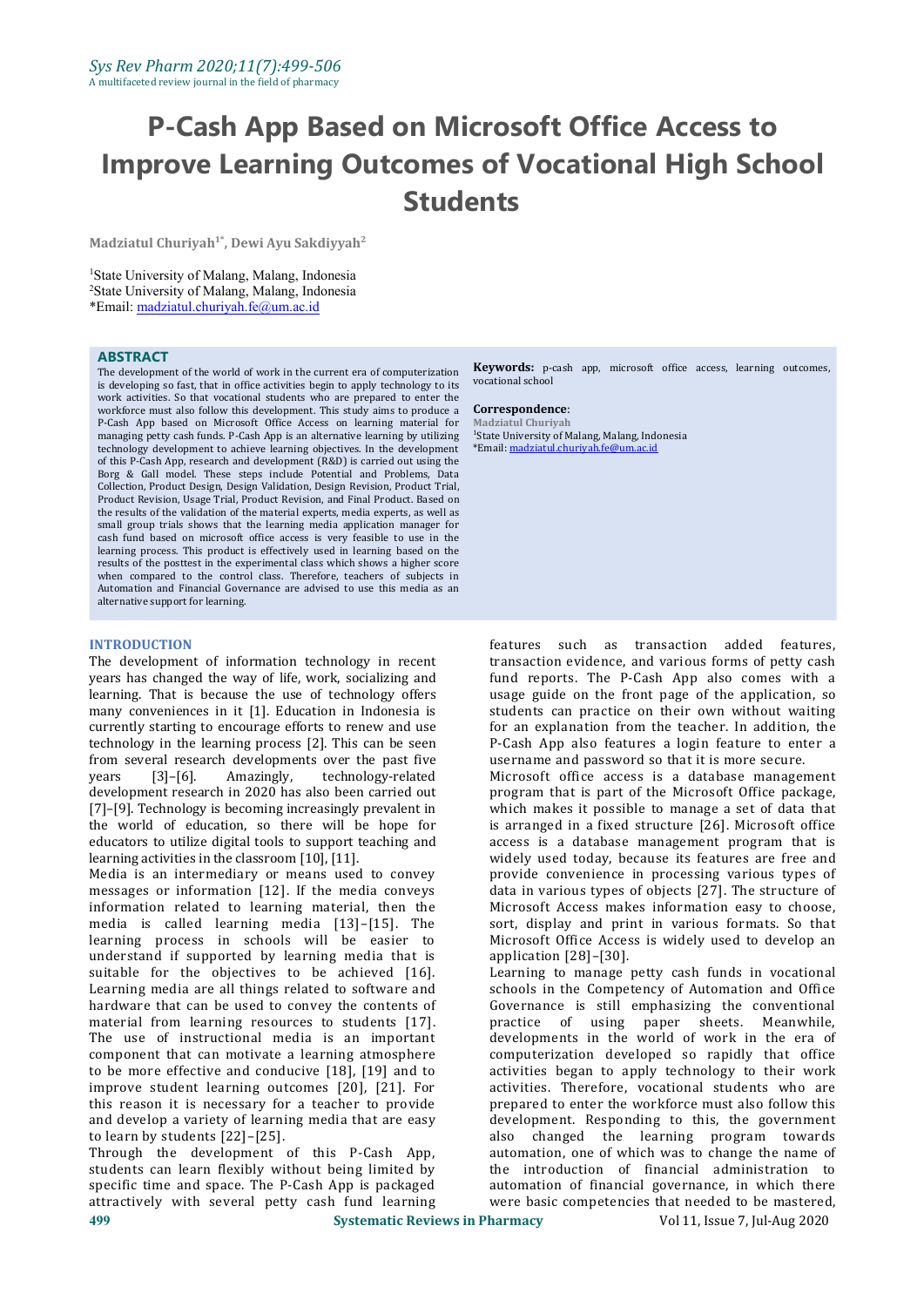namely, implementing the operation of petty cash  $\bigcap_{\text{potential}}$  Potential fund applications.

This research is very important to be carried out considering the number of Vocational Schools with the Competency of Office Automation and Governance (OTKP) in Indonesia currently totals  $2,038$ , with  $128,343$ students [31], so the development of learning media and large droup Trial applications for petty cash fund managers is certainly very much awaited. That is because the material that very much awaited. That is because the material that  $\Box$ <br>implements the operation of the petty cash fund application is a basic competency that is still new, so  $\sqrt{\frac{P_{\text{reduced}}}{P_{\text{reduced}}}}$ many schools do not yet have the application. One of them is in SMK Negeri 1 Boyolangu Tulungagung. In this regard, the researchers developed learning media P-Cash App (Petty Cash Application) based on Microsoft Office Access to improve student learning outcomes. This application can be used as a simulation medium or student practice in managing petty cash funds using technology-based imprest systems. So that in the future students have the ability to manage petty cash funds where they work.

#### **Definition of P-Cash App**

In order to support this 4.0 revolution era, teachers are expected to be able to apply technology to the learning process. One of them is using the P-Cash App which stands for petty cash application or petty cash fund application. The application was developed as a medium for vocational student learning on the subject of automation and financial management. Learning using the application not only presents material from the cognitive and psychomotor side, but more about how to encourage students in fun learning activities and make students as the main agents in the learning process.

#### **Method**

The method used in this research is the Research and Development (R&D) method. R&D methods in education are the processes used to develop and validate educational products. The steps of this process are usually referred to as the R&D cycle which consists of several steps namely, (1) studying the findings of previous research relating to the product to be developed,  $(2)$  developing a product based on these findings,  $(3)$ testing the product in the place where the product will be used later, and (4) revising it to correct deficiencies found in the testing phase [32].

In developing this P-Cash App learning innovation, researchers used the Borg & Gall model which consisted of ten steps. This model was chosen because it is considered by researchers as an appropriate development model. Researchers can modify the research steps according to the needs of researchers. The decisive stage in this development is the process of collecting data as study material from the P-Cash App system. Data collection is the most important stage because in order to get accurate data from several individuals and schools concerned. The stages of development are as follows:



**Figure 1.** Stages of research and development

Figure 1 explains the various stages of developing a P- Cash App based on Microsoft Office Access. The first step is knowing and determining potential and problems. To determine the potential and problems, interviews were conducted with the office automation and governance teacher and conducted a direct review of the school concerned. The second step is data collection. Researchers do two ways in collecting data, namely interviews with students and teachers and carry out observation. The third step is product design. This activity is carried out to develop a P-Cash App framework that will be used. P-Cash App is designed using Microsoft Office Access. The fourth step is design validation. Validation was carried out by 4 validators, consisting of 2 media experts and 2 material experts.

The fifth step is the design revision. Based on the results of the validation from the previous stage, we can know the weaknesses of the product being developed. Researchers can find out information on the parts that need to be revised through the results of a questionnaire that has been filled out by media experts and material experts. The sixth step is small group testing. This stage is carried out on 12 students of class XII Office Automation and Governance 1 and class XII Office Automation and Governance 2. From each class, 2 students with high ability, 2 students with medium ability, and 2 low-ability students choosen as the examiners of this P-cash App product. The seventh step is product revision. After testing the product, a conclusion can be drawn whether the product is suitable for use or not suitable for use referring to the eligibility criteria

considered by researchers as an appropriate in real conditions with a broader scope. However, it is<br>development model Bessenshers can modify the research The eighth step is a large group trial. After testing the product successfully, the next step is to apply the product still being assessed whether there are deficiencies or not on the product. This is done aiming to improve the product to perfection. The ninth step is product revision. Product revision is carried out if in the use of real conditions there are still shortcomings and weaknesses. The tenth step is the final production after perfecting the media through a revision of the trial run, then the learning media P-Cash App based on Microsoft Office Access that has been tested for validity and is really feasible is applied to all students who majored in (Expertise) Automation and Management.

> **Results and Discussion Typestyle and Fonts**

**500 Systematic Reviews in Pharmacy** Vol 11, Issue 7, Jul-Aug 2020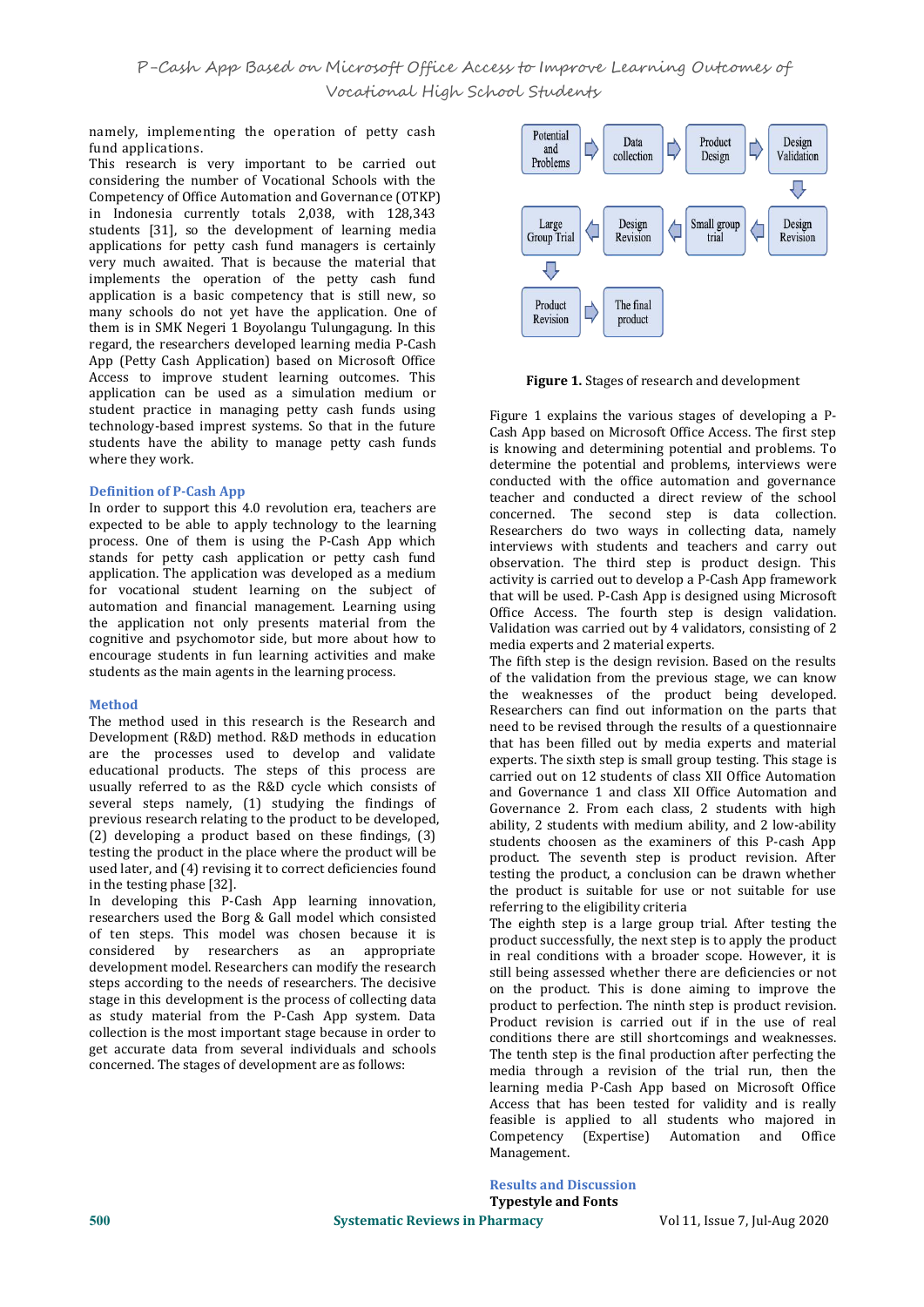The result of this research and development is a learning media based on Microsoft Office Access P-Cash App. This application is used in the Financial Management Automation lesson, especially in Basic Competencies in Applying the Operation of the Petty Cash Fund Application. This application is used as a simulation or medium of student practice on the basic competencies of applying the operation of the petty cash fund application. This application is packaged in a CD (Compact Disk) and is provided with a manual and practice questions for student practice. It aims to increase student activity and student learning outcomes at the same time [33]. The use of instructional media for petty cash fund management applications has several benefits, including (1) to improve student competency [34], (2) improve students' ability to operate computers [35], and (3) gives students the opportunity to learn independently with their own pace, time, and place [36].

A product must be validated by experts before the test phase is carried out on the development results. In this case, validation was carried out by two material experts and two media experts. Both provide input and evaluation on the product to be developed so that it can be used as a revision and improvement of the results of the development of this learning innovation. Material expert validation consisted of  $\overline{2}$  validators, the first validator was Lecturer in Office Administration Education, Ms. Raisa Fiti, S.AB., M.M and the second validator was the teacher of Office Management Automation, Ms. Rindang Rejeki, S.Pd.The validation results show that the application of a small cash fund manager based on Microsoft Office Access is appropriate for use in the learning process. This is based on filling in the validation questionnaire from the material experts and looking at the assessment criteria guidelines. The results show that the application is in accordance with competency standards, learning materials, learning objectives and easy to operate, so this application can support the learning process.

Media experts also consisted of 2 validators, the first validator was lecturer in Office Administration Education Management Department of Malang State University, Mr. Andi Basuki S.Pd., M.Pd and the second validator was teacher Competency in Computer and Network Technology Expertise at SMK Negeri 1 Boyolangu, Ibu Endang Ary Handayani, ST. The results of the validation conducted by media experts also indicate that the application of a petty cash fund manager based on Microsoft Office Access is appropriate for use in the learning process. This is based on filling in the validation questionnaire from media experts and looking at the assessment criteria guidelines. The results show that assessment criteria guidelines. The results show that **COMPANY ARELIKASI PENGELOLA DANA** based on three aspects of assessment namely (1) aspects of convenience, (2) writing and (3) aspects of appearance, the average validation of media experts filled it with decent criteria.

In addition to validation by experts, the P-Cash App was also tested on a small group of 12 students from Class XII Office Automation and Governance. The students were asked to provide an assessment of the aspects of ease of use, attractive design, visual communication and the usefulness of the media. Data validation results by material experts, media experts and small group trials are presented in table 1 as follows:

| <b>Table 1.</b> Validation Data |
|---------------------------------|
|---------------------------------|

| N <sub>o</sub> | <b>Validator</b>    | Percentage | <b>Eligibility</b><br><b>Criteria</b> |  |  |
|----------------|---------------------|------------|---------------------------------------|--|--|
| 1.             | Material<br>Experts | 97,85%     | Eligible                              |  |  |
| 2.             | Media<br>Experts    | 95,29%     | Eligible                              |  |  |
| 3.             | Students            | 94,44%     | Eligible                              |  |  |
|                | Average             | 95,86%     | Eligible                              |  |  |

Based on table 1, the percentage of data validated by material experts, media experts and small group trials is included in the eligible criteria. Thus, it can be concluded that the P-Cash App is suitable for use as a learning medium that can support learning activities in the classroom. The application was declared feasible because after going through the feasibility test stage, this application gets an average eligibility percentage of 95%. [37]. Media that is otherwise feasible can be used in the learning process thereby increasing the experience and abilities of students [38]– [40].

Based on the results of the validation, it can be concluded that there are several advantages of learning media P- Cash App based on Microsoft Office Access, including: the results of reports generated from this application are more accurate, so the process becomes faster [41]. This application also has another advantage that data from this application cannot be easily duplicated because the P-Cash App is equipped with a username and password [42].

#### **P-Cash App Completion**

Based on the suggestions in the validation phase of the experts, small and large group trials, an improvement was made to the P-Cash App. One of them is by adding account names to the petty cash report and changing the format of the petty cash report in accordance with the latest report format. The researcher also added the logo of Malang State University which will become the identity of this learning innovation development product. The logo is placed on the front page of the application, which has a simple but meaningful appearance. Here are some pictures of the final product of the product that has been developed.



**Figure 3**. Initial Display of Learning Media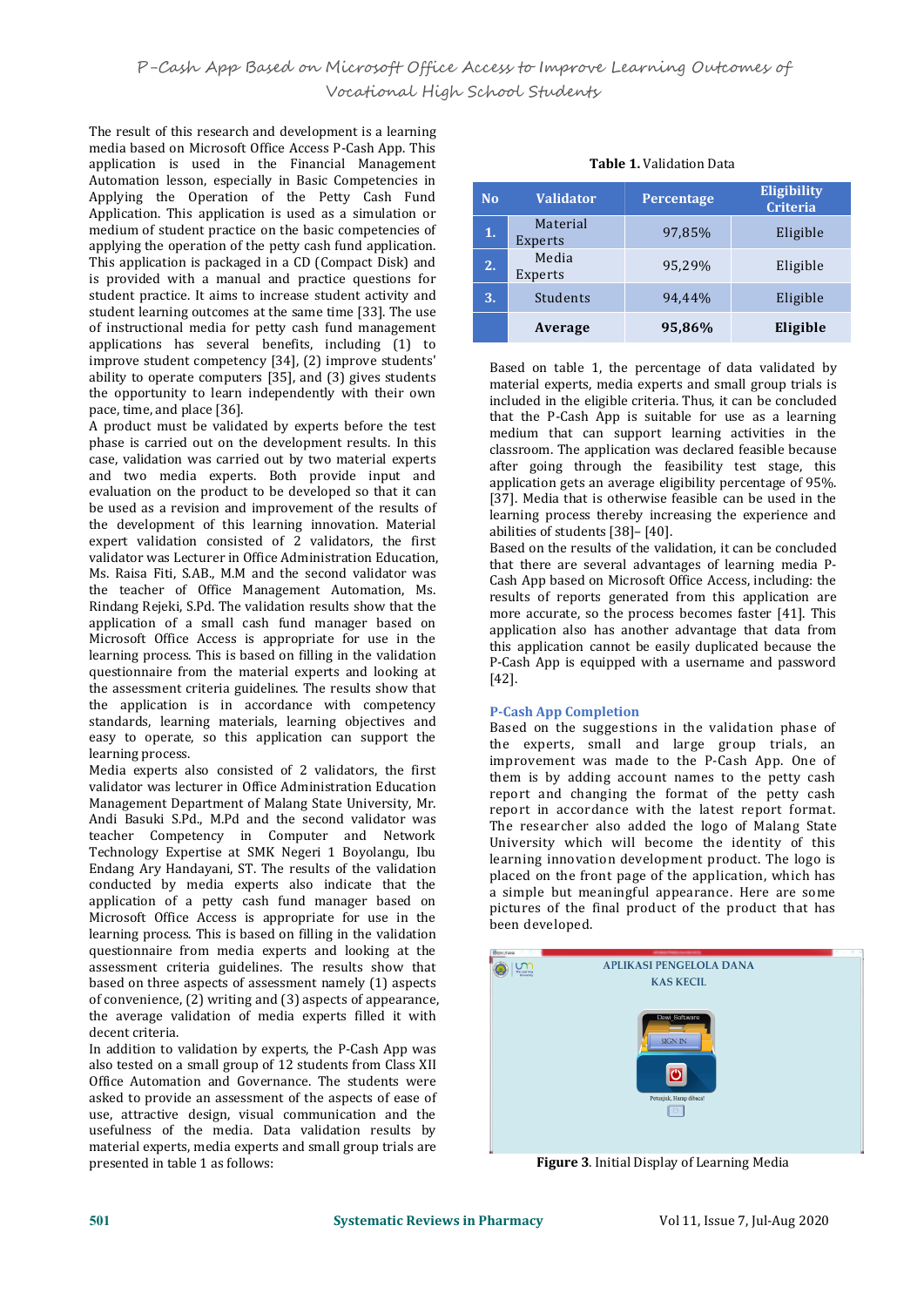Before entering the main menu, users are advised to read the instructions first. Then, just click the sign in button to enter the homepage of the application.



**Figure 4.** Home Display of Learning Media

This application homepage contains 4 menus, namely,  $(1)$  Menu, used to enter the main menu;  $(2)$  Edit Officer, to change officer name, username and password; (3) Agency Management Menu, to fill in the identity of the agency concerned and (4) About<br>the Application, which contains developer Application, information.



## **Figure 5.** The Main Menu Display of Learning Media

On the main menu, there are several other menus, including (1) 'Add Transaction' Menu, used to record all cash receipts and disbursement transactions; (2) 'Transaction Management' menu, used to view and correct transaction contents if there is an error in inputing and to make a petty cash fund application form; (3) 'Current Balance' menu, used to find out the amount of available balance; (4) The 'Petty Cash Receipts' menu is used to record and print receipts of Petty Cash; (5) 'Evidence of Petty Cash Expenditures' menu, used to record and print proof of petty cash expenditures; (6) 'Recap expense' menu, used to find out all expenditure transactions; (7) 'Receipt Recap' menu, is a menu used to find out all receiving transactions; (8) The 'Petty Cash Book Report' menu is used to find out all revenue and expenditure transactions; (9) Menu 'Petty Cash Report Per Period is used to find out the transactions carried out according to a certain period; and (10) 'Small Cash Reports Per Account' menu, used to find out the types of transactions made according to the available accounts.

## **P-Cash App Completion**

To measure student learning outcomes using P-Cash App based on Microsoft Office Access with students who do not use the application, the researcher provides a test in the form of practice questions in 2 classes namely in Class XII Office Automation and Governance 1 as an experimental class (using P- Cash App) and Class XII Office Automation and Governance 2 (not using the P-Cash App). Student learning outcomes are then processed with SPSS version 16. The first step to determine differences in student learning outcomes in the experimental class and the control class is to test the normality of research data. The normality test in this study was carried out using the Kolmogrov-Smirnov test. The normality test results can be seen in table 2 below:

| <b>Table 2. Normality Test Results of Learning Outcomes</b> |  |
|-------------------------------------------------------------|--|
|-------------------------------------------------------------|--|

|          |                                 | <b>Tests of Normality</b> |    |         |
|----------|---------------------------------|---------------------------|----|---------|
|          | Class                           | Kolmogorov-Smirnova       |    |         |
|          |                                 | Statistic                 | Df | Sig.    |
| Learning | Pre-Test of Experimental class  | .118                      | 32 | $.200*$ |
| Outcomes | Post-Test of Experimental class | .129                      | 32 | .195    |
|          | Pre-Test of Control class       | 121                       | 34 | $.200*$ |
|          | Post-Test of Control class      | .135                      | 34 | .120    |

Source: SPSS 16 (2019)

The results of the Kolmogorov-smirnov normality test showed that the pretest-posttest score of the experimental class and the pretest-posttest score of the control class had a significance value> 0.05. From<br>these values it can be concluded that the results it can be concluded that the results of the pretest and posttest questions are normally distributed.

If the research data is normally distributed, the next step is to conduct an independent sample t test, to test the difference in the results of the posttest scores from the experimental class (the class that uses media) and the results of the posttest value of the control class (the class that does not use media). Table 3 below, shows the results of the independent sample t test of the experimental class posttest and the control class posttest.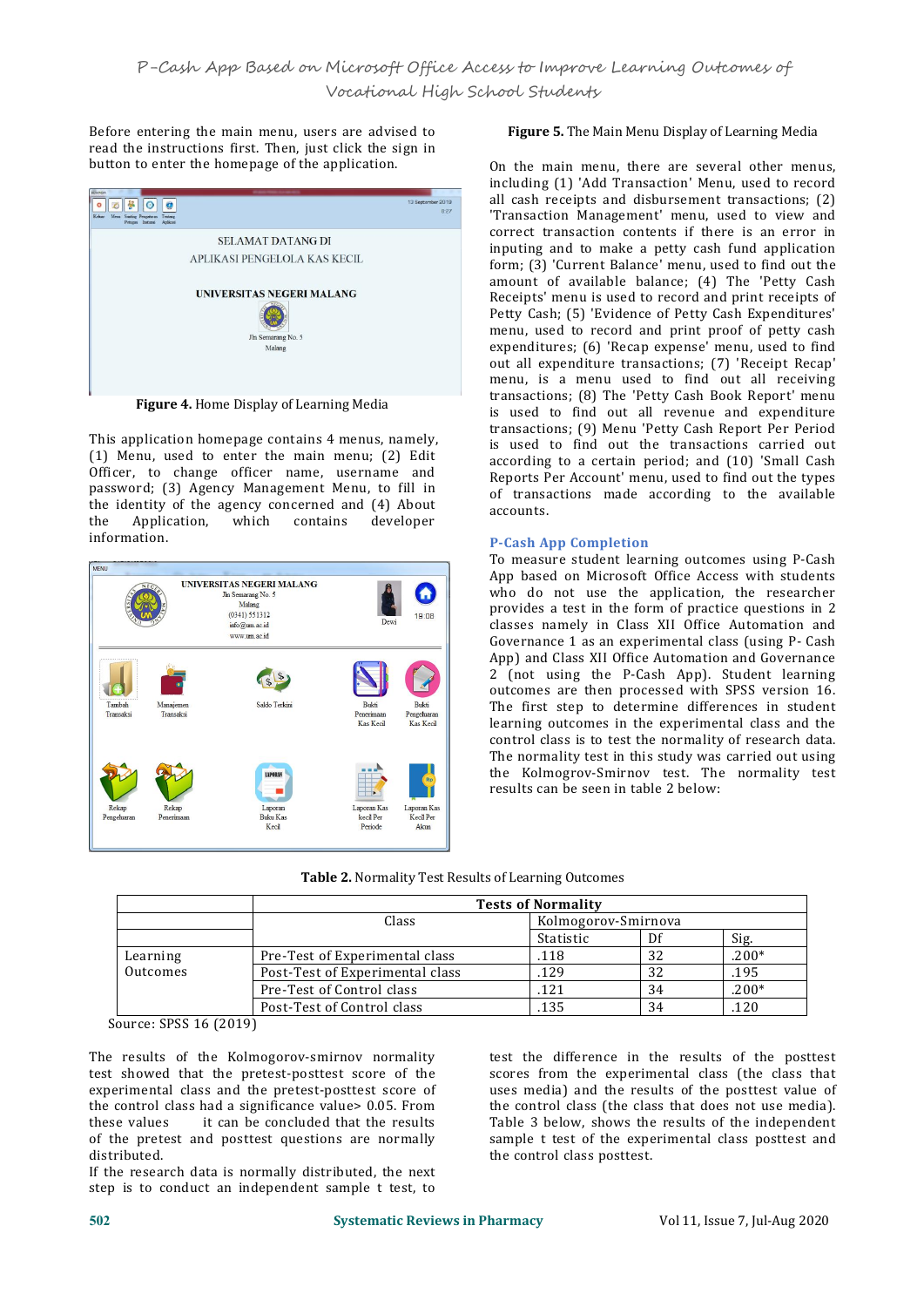|                                                                                                                                                                                                                                                                                                                     | <b>Independent Samples Test</b>      |                                   |             |                              |        |                           |                        |                                 |                                                          |       |
|---------------------------------------------------------------------------------------------------------------------------------------------------------------------------------------------------------------------------------------------------------------------------------------------------------------------|--------------------------------------|-----------------------------------|-------------|------------------------------|--------|---------------------------|------------------------|---------------------------------|----------------------------------------------------------|-------|
|                                                                                                                                                                                                                                                                                                                     |                                      | Levene's<br>Test for<br>Variances | Equality of | t-test for Equality of Means |        |                           |                        |                                 |                                                          |       |
|                                                                                                                                                                                                                                                                                                                     |                                      | F                                 | Sig.        | t                            | Df     | Sig.<br>$(2 -$<br>tailed) | Mean<br>Differ<br>ence | Std.<br>Error<br>Differ<br>ence | 95% Confidence<br>Interval of the<br>Difference<br>Lower | Uppe  |
| Learning<br>Outcomes                                                                                                                                                                                                                                                                                                | Equal<br>variances<br>assumed        | .25<br>2                          | .617        | 4.845                        | 64     | .000                      | 5.344                  | 1.103                           | 3.141                                                    | 7.547 |
|                                                                                                                                                                                                                                                                                                                     | Equal<br>variances<br>not<br>assumed |                                   |             | 4.862                        | 63.848 | .000                      | 5.344                  | 1.099                           | 3.148                                                    | 7.540 |
| $\frac{1}{2}$ $\frac{1}{2}$ $\frac{1}{2}$ $\frac{1}{2}$ $\frac{1}{2}$ $\frac{1}{2}$ $\frac{1}{2}$ $\frac{1}{2}$ $\frac{1}{2}$ $\frac{1}{2}$ $\frac{1}{2}$ $\frac{1}{2}$ $\frac{1}{2}$ $\frac{1}{2}$ $\frac{1}{2}$ $\frac{1}{2}$ $\frac{1}{2}$ $\frac{1}{2}$ $\frac{1}{2}$ $\frac{1}{2}$ $\frac{1}{2}$ $\frac{1}{2}$ |                                      |                                   |             |                              |        |                           |                        |                                 |                                                          |       |

# **Table 3.** Independent Sample test results

Source: SPSS 16 (2019)

Before conducting the independent sample t test, it is necessary to test the similarity of the variance between the experimental class and the control class. So that is used a formula on Sig. Levene's Test for Equality of Variance as follows:

- a) If the significance value (sig)> 0.05, then H0 is accepted and Ha is rejected, which means that the variance is assumed to be the same.
- b) If the significance value (sig)  $\leq 0.05$ , then H0 is rejected and Ha is accepted, which means that the variance is assumed to be unequal.

Based on the above output, Sig. Levene's Test for Equality of Variance is  $0.617>0.05$ , then H0 is accepted and Ha is rejected, which means that the data variance between the experimental class and the control class is homogeneous or equal. So that the interpretation of table 3 about the independent

output Sample t test, is guided by the value of the equal variances assumed in table 3 above.

Based on table 3, the independent output Sample t test in the Equal variances assumed section is known as sig. (2-tailed) of 0,000 <0.05, then as the basis for decision making in the independent sample t test, it can be concluded that H0 is rejected and Ha is accepted. Thus it can be concluded that there are significant (real) differences between the average student learning outcomes in the posttest of the experimental class and the posttest of the control class.

The difference in the results of the average value between the experimental class and the control class can be seen in Table 4, which shows descriptive statistical data of the experimental class and the control class.

|                                    | N  | Minimum | Maximum | Mean  | Std.<br><b>Deviation</b> |
|------------------------------------|----|---------|---------|-------|--------------------------|
| Pre-Test of Experimental<br>class  | 32 | 76      | 92      | 83.16 | 3.861                    |
| Post-Test of Experimental<br>class | 32 | 82      | 98      | 91.34 | 4.217                    |
| Pre-Test of Control class          | 34 | 75      | 94      | 83.00 | 5.033                    |
| Post-Test of Control class         | 34 | 77      | 95      | 86.00 | 4.710                    |
| Valid N (listwise)                 | 32 |         |         |       |                          |

**Table 4.** Descriptive Statistics Results

Source: SPSS 16 (2019)

Based on table 4, the average value of learning outcomes or the mean for the experimental class posttest was 91.34, while for the control class posttest was 86.00. With the difference in the average of 5.34, then statistically descriptive it can be

concluded that there are differences in the average learning outcomes between the experimental class and the control class. These results are also explained in Figure 2 below.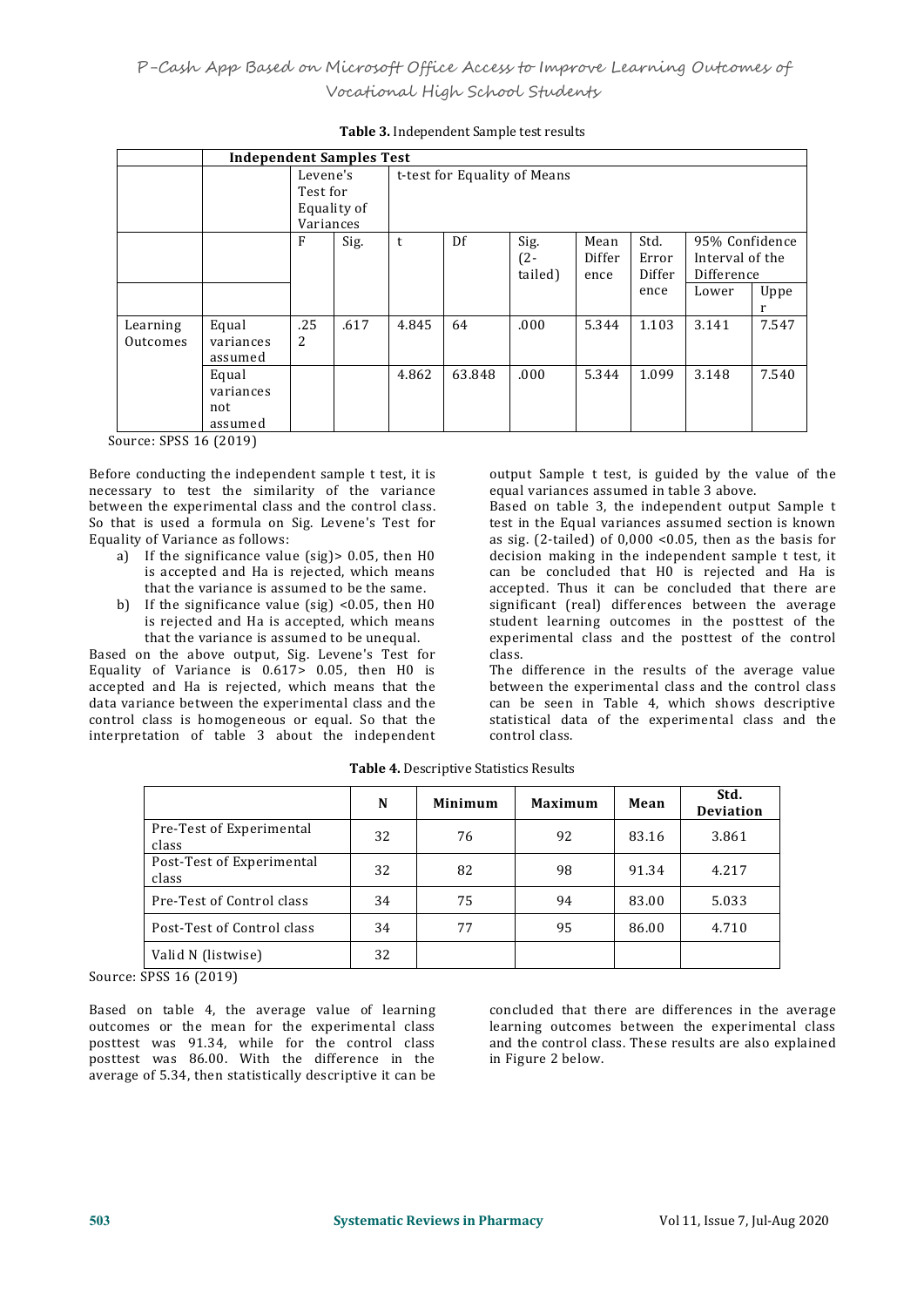

**Figure 2. Differences in Learning Outcomes of Experimental and Control Classes**

The difference in student learning outcomes using the P-Cash App and students who do not use the application is because when taught using learning media, students are more interested and motivated to learn [46]. In addition, the use of P-Cash App based on Microsoft Office Access makes it easier for students to work on petty cash fund transactions because the reports will be made automatically, so that the processing process becomes faster and more accurate. [47]. control class, students must create a report column and transaction evidence manually which results in the execution of a petty cash fund report taking a long time. So, it can be concluded that the use of P-Cash App based on Microsoft Office Access can improve student learning outcomes on the basic competencies of implementing the operation of the petty cash fund application in the subject of financial governance automation.

Based on this description, we can know that the use of instructional media is a very important factor to improve student learning outcomes in the learning process, because learning media is one of the very supportive tools in the development of knowledge feed<br>possessed by someone, especially in the learning hlm. possessed by someone, especially in the learning process at school. So, the school should pay attention and provide a complete educational media, so that the learning process in the class can run effectively, this is because students are more motivated to learn if the lesson is explained and accompanied by practice directly. In addition, lessons are also easier<br>to understand so that during daily tests and semester 3. to understand so that during daily tests and semester exams students can answer exam questions well.

#### **Conclusion**

Learning media in the form of a petty cash fund manager application based on Microsoft Office Access is a simulation or student practice media on the basic competencies of implementing the operation of the petty cash fund application. Based on the results of the validation of the experts and the trials, the results obtained were 97.85% of the material experts,<br>95.29% of the media experts, and 94.44% of the 5. 95.29% of the media experts, and 94.44% of the limited group trials. This means that the application for managing a petty cash fund based on microsoft office access is feasible to be applied to learning activities on the material for implementing the<br>operation of the petty cash fund application operation of the petty cash fund application.

The use of learning media applications for managing petty cash funds based on Microsoft Office Access effectively improves student learning outcomes. This is supported by statistical calculations with a

significance value =  $0,000$  <  $0.05$  when testing the effectiveness between the experimental class and the control class. This significance value indicates a significant difference between these two classes. The average value obtained by the experimental class was 91.22 while the control class was 85.97. Based on the average value of posttest learning outcomes (after being treated), it can be concluded that the value of the experimental class is better than the value of the control class.

# **Acknowledgments**

The author thanks the State University of Malang through PNBP grants that have funded the publication of this research.

# **REFERENCES**

- 1. C. T. Kawamoto, J. T. C. Wright, R. G. Spers, dan D. E. de Carvalho, "Can we make use of perception of questions' easiness in Delphi-like studies? Some results from an experiment with an alternative feedback," Technol. Forecast. Soc. Change, vol. 140, hlm. 296–305, (Mar 2019), doi: 10.1016/j.techfore.2018.12.020.
- 2. U. Nafiáh, M. Mashuri, dan D. N. Wijaya, "The Development of Digital Book of European History to Shape the Students' Democratic Values," Int. J. Emerg. Technol. Learn. IJET, vol. 14, no. 06, hlm. 147, (Mar 2019), doi: 10.3991/ijet. v14i06.9760.
- 3. J. Buckley, N. Seery, D. Canty, dan L. Gumaelius, "Visualization, inductive reasoning, and memory span as components of fluid intelligence: Implications for technology education," Int. J. Educ. Res., vol. 90, hlm. 64–77, (2018), doi: 10.1016/j.ijer.2018.05.007.
- 4. S. Abdi dan N. Cavus, "Developing an Electronic Device to Teach English as a Foreign Language: Educational Toy for Pre-Kindergarten Children," Int. J. Emerg. Technol. Learn. IJET, vol. 14, no. 22, hlm. 29, (Nov 2019), doi: 10.3991/ijet. v14i22.11747.
- 5. W. D. Sulistyo, U. Nafi'ah, dan I. Idris, "The Development of E-PAS Based on Massive Open Online Courses (MOOC) on Local History Materials," Int. J. Emerg. Technol. Learn. IJET, vol. 14, no. 09, hlm. 119, (Mei 2019), doi: 10.3991/ijet. v14i09.10143.
- 6. J. M. Power, K. L. Braun, dan A. Bersamin, "Exploring the Potential for Technology-Based Nutrition Education Among WIC Recipients in Remote Alaska Native Communities," J. Nutr. Educ. Behav., vol. 49,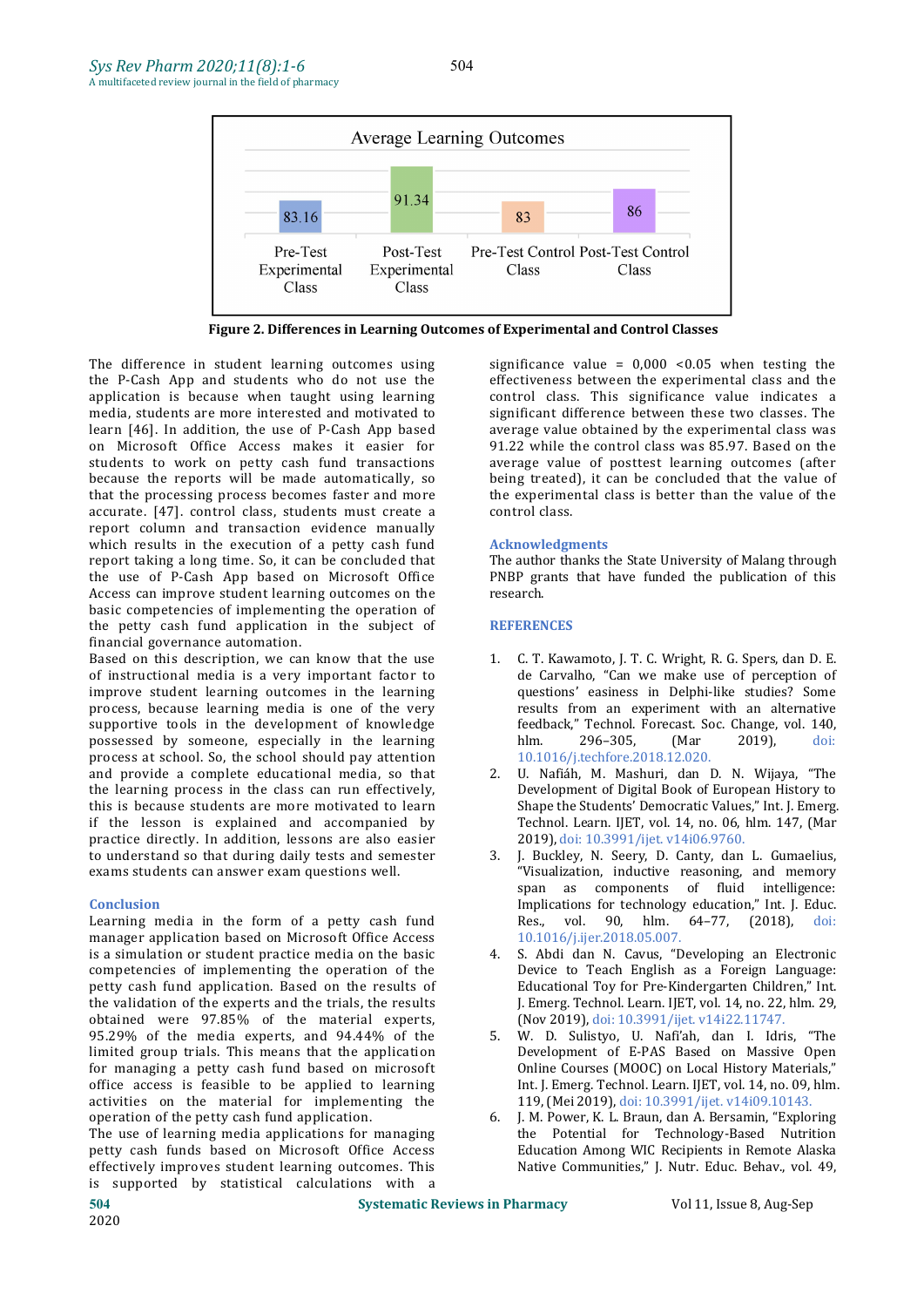no. 7, hlm. S186-S191.e1, (Jul 2017), doi: 10.1016/j.jneb.2016.11.003.

- 7. D. F. Donnelly-Hermosillo, L. F. Gerard, dan M. C. Linn, "Impact of graph technologies in K-12 science and mathematics education," Comput. Educ., vol. 146,<br>hlm. 103748, (Mar 2020), doi: hlm. 103748, (Mar 2020), doi: 10.1016/j.compedu.2019.103748.
- 8. D. Sahin dan R. M. Yilmaz, "The effect of Augmented Reality Technology on middle school students' achievements and attitudes towards science education," Comput. Educ., vol. 144, hlm. 103710, (Jan 2020), doi: 10.1016/j.compedu.2019.103710.
- 9. S. Krishnasamy, L. S. Ling, dan T. C. Kim, "Improving Learning Experience of Probability and Statistics using Multimedia System," Int. J. Emerg. Technol. Learn. IJET, vol. 15, no. 01, hlm. 77, (Jan 2020), doi: 10.3991/ijet. v15i01.11349.
- 10. S. Akyuz dan F. Yavuz, "Digital Learning in EFL Classrooms," Procedia - Soc. Behav. Sci., vol. 197, hlm. 766–769, Jul 2015, doi: 10.1016/j.sbspro.2015.07.176.
- 11. H. B. Santoso, M. L. Hakim, R. K. Nursalamah, dan P. O. H. Putra, "Development of Mobile Self-Monitoring Tool Prototype Based on User-Centered Design," Int. J. Emerg. Technol. Learn. IJET, vol. 14, no. 24, hlm. 42, Des 2019, doi: 10.3991/ijet. v14i24.12043.<br>12. Arsyad, Media Pembelajaran. Jakarta: PT
- Pembelajaran. Rajagrafindo Persada., 2014.
- 13. S. Schneider, M. Beege, S. Nebel, dan G. D. Rey, "A Pemb meta-analysis of how signaling affects learning with Pada meta-analysis of how signaling affects learning with media," Educ. Res. Rev., vol. 23, hlm. 1–24, Feb 2018, doi: 10.1016/j.edurev.2017.11.001.
- 14. S. Schneider, S. Nebel, M. Beege, dan G. D. Rey, "The autonomy-enhancing effects of choice on cognitive load, motivation and learning with digital media," Learn. Instr., vol. 58, hlm. 161–172, Des 2018, doi: 10.1016/j.learninstruc.2018.06.006.
- 15. H. Zhao dan C. Zhang, "An online-learning-based evolutionary many-objective algorithm," Inf. Sci., vol.<br>509. hlm. 1–21. Jan 2020. doi: 509, hlm. 1–21, Jan 2020, doi: 10.1016/j.ins.2019.08.069.
- 16. U. N. Fajriah dan M. Churiyah, "Utilizing Instructional Media for Teaching Infrastructure Administration," J. Educ. Pract., vol. 7, hlm. 12, 2016.
- 17. N. Jalinus dan Ambiyar, Media dan Sumber Pembelajaran (Edisi Pertama). Jakarta: Kencana, 2016.
- 18. B. Ferdousi dan J. Bari, "Infusing Mobile Technology into Undergraduate Courses for Effective Learning," Procedia - Soc. Behav. Sci., vol. 176, hlm. 307–311, Feb 2015, doi: 10.1016/j.sbspro.2015.01.476.
- 19. R. McLellan dan B. Nicholl, "Creativity in crisis in Design & Technology: Are classroom climates conducive for creativity in English secondary schools?" Think. Ski. Creat., vol. 9, hlm. 165–185, Agu nurs<br>2013. doi: 10.1016/i tsc 2012.11.004 hlm 2013, doi: 10.1016/j.tsc.2012.11.004.
- 20. H. F. El-Sofany, S. A. El-Seoud, H. M. Alwadani, dan A. E. Alwadani, "Development of Mobile Educational Services Application to Improve Educational Outcomes using Android Technology," Int. J. Interact. Mob. Technol. IJIM, vol. 8, no. 2, hlm. 4, Apr 2014, doi: 10.3991/ijim. v8i2.3509.
- 21. D. Setyorini dan M. Churiyah, "Increasing Activeness and Learning Outcomes by Developing Borland Delphi 7.0 Application as Instructional Media," J. Educ. Pract., vol. 7, hlm. 12, 2016.
- 22. B. Gan, T. Menkhoff, dan R. Smith, "Enhancing students' learning process through interactive digital media: New opportunities for collaborative learning," Comput. Hum. Behav., vol. 51, hlm. 652– 663, Okt 2015, doi: 10.1016/j.chb.2014.12.048.
- 23. R. H. Lock dan K. V. Kingsley, "Empower Diverse Learners with Educational Technology and Digital Media," Interv. Sch. Clin., vol. 43, no. 1, hlm. 52–56, Sep 2007, doi: 10.1177/10534512070430010701.
- 24. T. M. Nakajima dan J. Goode, "Transformative learning for computer science teachers: Examining how educators learn e-textiles in professional development," Teach. Teach. Educ., vol. 85, hlm. 148– 159, Okt 2019, doi: 10.1016/j.tate.2019.05.004.
- 25. O. V. Galustyan, N. I. Vyunova, E. P. Komarova, E. S. Shusharina, S. S. Gamisonija, dan O. N. Sklyarova, "Formation of Media Competence of Future Teachers by Means of ICT and Mobile Technologies," Int. J. Interact. Mob. Technol. IJIM, vol. 13, no. 11, hlm. 184, Nov 2019, doi: 10.3991/ijim. v13i11.11350.
- 26. M. L. Young, A. Barrows, dan J. C. Stockman, Access 2010 All in One Dummies. Indiana: Wiley Publishing, Inc., 2010.
- 27. Madcoms, Mahir Dalam 7 Hari Microsoft Access 2013. Yogyakarta: CV. Andi Offset, 2013.
- Kuswantoro, "Model Elektronik Arsip (E Arsip) Pembelajaran Berbasis Virtual Dan Microsoft Access Smk Program Keahlian Administrasi Perkantoran," Efisiensi - Kaji. Ilmu Adm., vol. 13, no. 2, hlm. 98–110, Jan 2017, doi: 10.21831/efisiensi. v13i2.11679.
- 28. T. F. Wibowo, A. Zarefar, dan H. Arifulsyah, "Penyusunan Laporan Simpan Pinjam Menggunakan Microsoft Access pada Koperasi Karyawan Politeknik Caltex Riau," J. Akunt. Keuang. Dan Bisnis, Mei 2019, doi: 10.35143/jakb. v12i1.2494.
- 29. W. Wirawan, C. D. S. Indrawati, dan A. N. Rahmanto, "Pengembangan media pembelajaran kearsipan digital untuk meningkatkan hasil belajar siswa SMK Negeri 3 Surakarta," J. Pendidik. Vokasi, vol. 7, no. 1, hlm. 78, Feb 2017, doi: 10.21831/jpv. v7i1.12879.
- 30. Direktorat Pembinaan SMK, "Data Pokok SMK." Direktorat Pembinaan SMK, 2019.
- 31. W. R. Borg dan M. D. Gall, Educational Research: An Introduction. Fourth Edition. New York: Longman Inc, 1983.
- 32. F. R. Aricò dan S. J. Lancaster, "Facilitating active learning and enhancing student self-assessment skills," Int. Rev. Econ. Educ., vol. 29, hlm. 6–13, Sep 2018, doi: 10.1016/j.iree.2018.06.002.
- 33. L. Cupelli, "An innovative service-learning project to develop cultural competency in undergraduate nursing students," Teach. Learn. Nurs., vol. 11, no. 3, hlm. 113-117. [ul 2016.] hlm. 113–117, Jul 2016, doi: 10.1016/j.teln.2016.01.004.
- 34. M. Hermes, F. Albers, J. R. Böhnke, G. Huelmann, J. Maier, dan D. Stelling, "Measurement and structural invariance of cognitive ability tests after computer based training," Comput. Hum. Behav., vol. 93, hlm. 370–378, Apr 2019, doi: 10.1016/j.chb.2018.11.040.
- Rahmawati "Pengembangang m-learning untuk mendukung kemandirian dan hasil belajar mata pelajaran